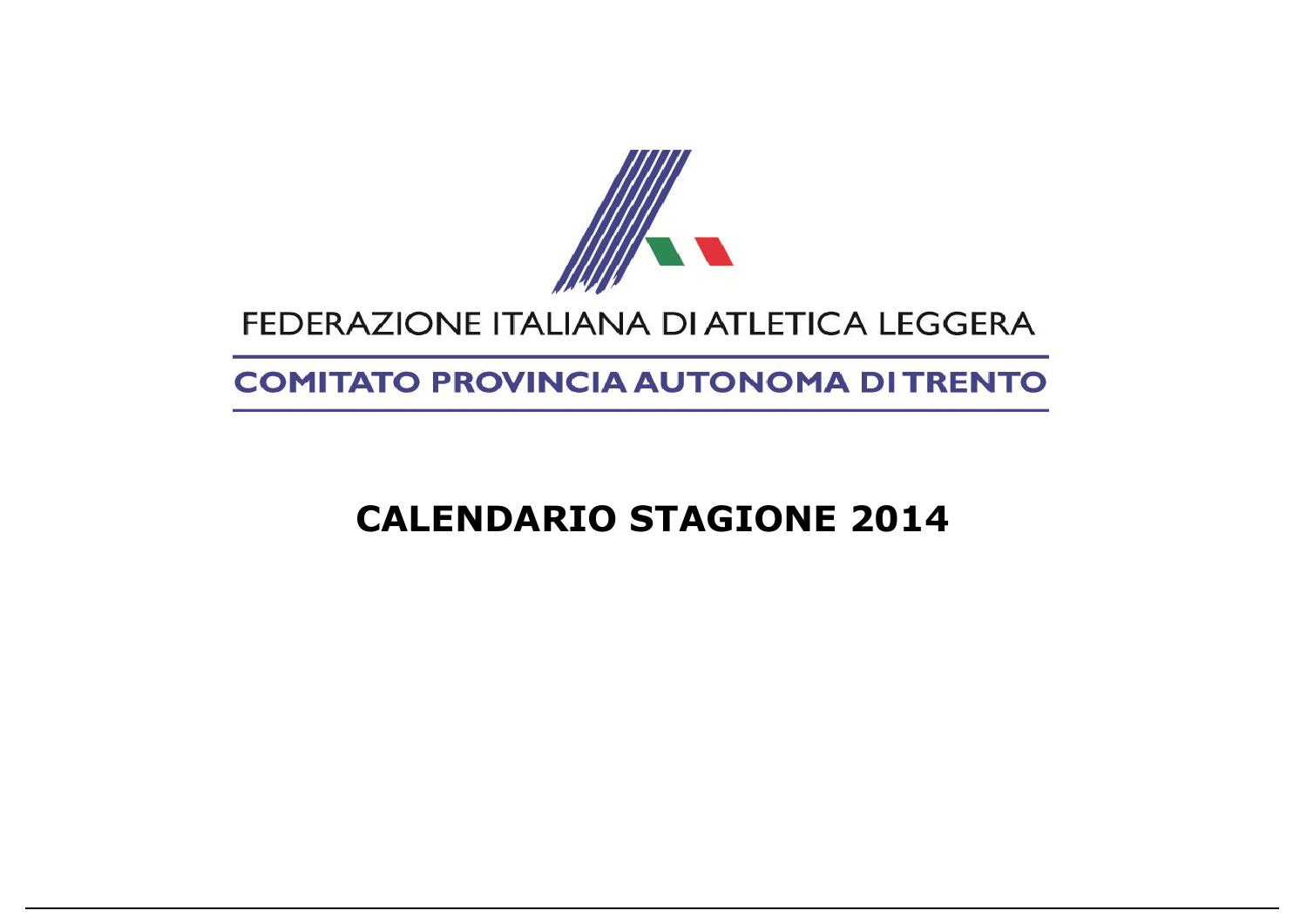| <b>Data Inizio</b><br><b>Evento</b> | <b>Data Fine</b><br>Evento | Citta                          | <b>Tipo</b>   | Categoria                         | Livello                  | <b>Ente</b>                                     | <b>Sesso</b> | Denominazione                                                                                           | Organizzazione                                                                                                                                                  | <b>Note</b>                      | Ora<br>ritrovo | ora inizio<br>gare |
|-------------------------------------|----------------------------|--------------------------------|---------------|-----------------------------------|--------------------------|-------------------------------------------------|--------------|---------------------------------------------------------------------------------------------------------|-----------------------------------------------------------------------------------------------------------------------------------------------------------------|----------------------------------|----------------|--------------------|
| 30-mar-14                           |                            | <b>RUBIERA (Reggio Emilia)</b> | <b>PISTA</b>  | $A-J-P-S$                         | <b>REG.LE</b>            |                                                 |              | Campionato Regionale 10.000 metri e<br>30' Allievi                                                      |                                                                                                                                                                 |                                  |                |                    |
|                                     |                            | <b>APRILE</b>                  |               |                                   |                          |                                                 |              |                                                                                                         |                                                                                                                                                                 |                                  |                |                    |
| 06-apr-14                           |                            | <b>MILANO</b>                  | <b>STRADA</b> |                                   | <b>INTER.LE</b>          |                                                 | M/F          | <b>CAMPIONATO ITALIANO SENIOR</b><br><b>MARATONA</b>                                                    |                                                                                                                                                                 |                                  |                |                    |
| 12-apr-14                           |                            | <b>ROVERETO</b>                | <b>PISTA</b>  | $A-J-P-S$                         | <b>REG.LE</b>            |                                                 | M/F          | <b>RIUNIONE DI APERTURA</b>                                                                             | US QUERCIA TRENTINGRANA                                                                                                                                         |                                  |                |                    |
| 13-apr-14                           |                            | <b>BOLZANO</b>                 | <b>PISTA</b>  | $A-J-P-S$                         | <b>REG.LE</b>            |                                                 | M/F          | <b>GARE DI CONTORNO ASSOLUTE IN</b><br>PROVA GIOVANILE PROVINCIALE                                      |                                                                                                                                                                 |                                  |                |                    |
| 13-apr-14                           |                            | <b>ARCO</b>                    | <b>STRADA</b> |                                   | <b>NAZ.LE</b>            |                                                 | M/F          | <b>VIVICITTA</b>                                                                                        | <b>ATLETICA ALTO GARDA E LEDRO</b>                                                                                                                              |                                  |                |                    |
| $13$ -apr-14                        |                            | <b>CLES</b>                    | <b>PISTA</b>  | $R-C$                             | <b>REG.LE</b>            |                                                 | M/F          | <b>GP GIOVANILE</b><br><b>Prima Prova</b>                                                               | <b>ATLETICA VALLI DI NON E SOLE</b>                                                                                                                             |                                  | 14:30          | 15:00              |
| 19-apr-14                           |                            | <b>PERGINE VALSUGANA</b>       | <b>PISTA</b>  | $R-C$                             | <b>REG.LE</b>            |                                                 | M/F          | <b>GP GIOVANILE</b><br><b>Seconda Prova</b>                                                             | <b>GS VALSUGANA TRENTINO</b>                                                                                                                                    |                                  | 14:30          | 15:00              |
| 21-apr-14                           |                            | <b>OSPEDALETTO (CON CSI)</b>   | <b>STRADA</b> |                                   | <b>NAZ.LE</b>            |                                                 | M/F          | XX1X° TROFEO DI PASQUETTA U. Km<br>5,500 D. Km 3,300                                                    | TN104 - G.S.D. VALSUGANA TRENTINO<br>tel./fax 0461-538499 Resp. Org. Loris<br>Zortea cell. 338-4784123                                                          |                                  |                |                    |
| 25-apr-14                           |                            | <b>CSI - BESENELLO</b>         | <b>STRADA</b> |                                   | <b>Comprenso</b><br>rale |                                                 | M/F          | <b>COMPRENSIORIALE SU STRADA CSI</b>                                                                    | <b>LAGARINA CRUS TEAM</b><br><b>Pedri Claudio 338 6449887</b>                                                                                                   |                                  |                |                    |
| $26$ -apr-14                        | $27$ -apr-14               | <b>LANA</b>                    |               | PISTA   C-A-J-P-S                 | <b>REG.LE</b>            | <b>CAMPION</b><br><b>ATI</b><br><b>FEDERALI</b> | M/F          | CDS e INDIVIDUALI DI PROVE MULTIPLE<br><b>REGIONALE</b><br><b>GP GIOVANILE</b><br>Terza Prova Cadetti/e |                                                                                                                                                                 |                                  |                |                    |
| 27-apr-14                           |                            | <b>MERANO</b>                  | <b>STRADA</b> |                                   | <b>INTER</b>             |                                                 | M/F          | <b>MEZZA MARATONA DI PRIMAVERA</b>                                                                      |                                                                                                                                                                 |                                  |                |                    |
| 27-apr-14                           |                            | <b>CSI - BONDO</b>             | <b>STRADA</b> |                                   | <b>REG.LE</b>            |                                                 | M/F          | PROVA CAMP. PROVINCIALE IND. CSI                                                                        | GS BONDO res. Mario Gezzi tel. 0465<br>901356                                                                                                                   |                                  |                |                    |
|                                     |                            | <b>MAGGIO</b>                  |               |                                   |                          |                                                 |              |                                                                                                         |                                                                                                                                                                 |                                  |                |                    |
| 1-mag-14                            |                            | <b>ROVERETO</b>                | <b>STRADA</b> |                                   | <b>REG.LE</b>            |                                                 | M/F          | <b>GIRO DEL BRIONE</b><br><b>CAMPIONATO INDIVIDUALE REGIONALE</b><br><b>MASTER</b>                      | US QUERCIA TRENTINGRANA                                                                                                                                         |                                  |                |                    |
| 1-mag-14                            |                            | <b>TRENTO</b>                  | <b>PISTA</b>  | $A-J-P-S$                         | <b>NAZ.LE</b>            |                                                 | M/F          | XXV TROFEO CITTA' DI TRENTO                                                                             | <b>ATLETICA TRENTO</b>                                                                                                                                          |                                  |                |                    |
| 3-mag-14                            | 4-mag-14                   | <b>BRESSANONE</b>              | <b>PISTA</b>  |                                   | <b>REG.LE</b>            | <b>CAMPION</b><br><b>ATI</b><br><b>FEDERALI</b> | M/F          | CAMPIONATO ITALIANO DI SOCIETÀ SU<br><b>PISTA ALLIEVI/E</b><br>1^ PROVA REGIONALE                       |                                                                                                                                                                 |                                  |                |                    |
| 4-mag-14                            |                            | <b>ROVERETO</b>                | <b>PISTA</b>  | <b>SEN-PRO-</b><br><b>JUN-ALL</b> | <b>NAZ.LE</b>            |                                                 | M/F          | XLIII^ QUERCIA D'ORO                                                                                    | <b>TN109 - US QUERCIA TRENTINGRANA</b><br>ROVERETO tel/fax 0464 461500 - info:<br>usquercia@gmail.com Resp. Org. Carlo<br>Giordani - tel. 0464 413521 cell. 335 | <b>RAPPRESENTATIVA TRENTINO?</b> | 9:00           | 10:00              |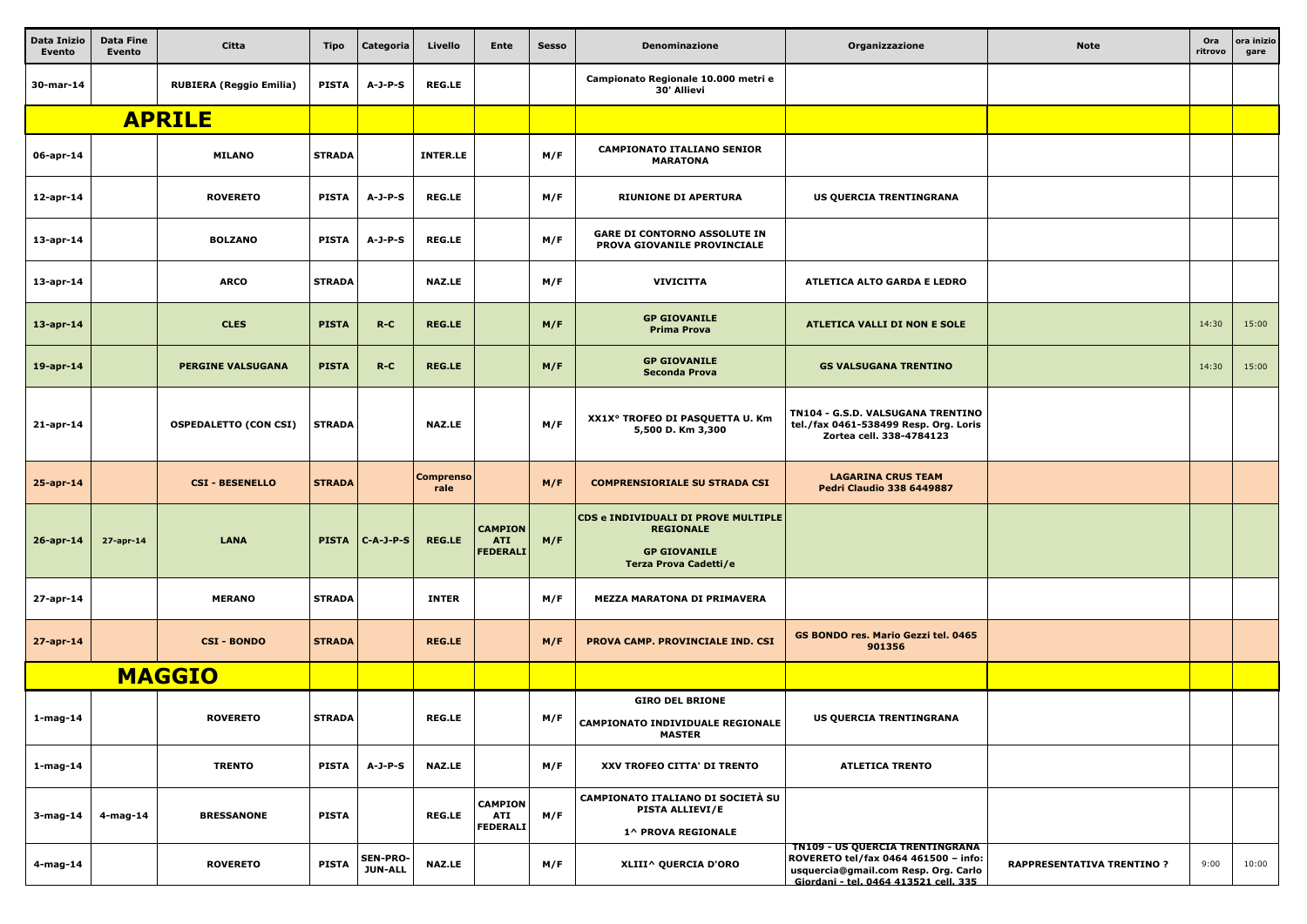| 4-mag-14                  | MALE'                  | <b>MONTAG</b><br><b>NA</b> |                                       | <b>REG.LE</b> |                                                 | M/F | <b>MALE' - BOLENTINA</b>                                                                                          | ATLETICA VALLI DI NON E SOLE                                  |                               | 8:30  | 9:30  |
|---------------------------|------------------------|----------------------------|---------------------------------------|---------------|-------------------------------------------------|-----|-------------------------------------------------------------------------------------------------------------------|---------------------------------------------------------------|-------------------------------|-------|-------|
| $4 - mag - 14$            | <b>CSI-RONCONE</b>     | <b>MONTAG</b><br><b>NA</b> |                                       | <b>REG.LE</b> |                                                 | M/F | PROVA CAMP. PROVINCIALE IND. CSI                                                                                  | <b>ATLETICA VALCHIESE</b><br>Gianpaolo Fontana 339 3716974    |                               | 08:30 | 09:30 |
| $10$ -mag-14 $11$ -mag-12 | <b>BORGO VALSUGANA</b> | <b>PISTA</b>               |                                       | <b>REG.LE</b> | <b>CAMPION</b><br><b>ATI</b><br><b>FEDERALI</b> | M/F | <b>C.D.S. ASSOLUTO SU PISTA</b><br><b>FASE REGIONALE</b>                                                          | <b>GS VALSUGANA TRENTINO</b>                                  | Prova Valida per il Gp Over35 |       |       |
| $11$ -mag-14              | <b>CIVEZZANO</b>       | <b>MONTAG</b><br><b>NA</b> |                                       | <b>NAZ.LE</b> | <b>CAMPION</b><br><b>ATI</b><br>FEDERALI        | M/F | <b>CAMPIONATO ITALIANO INDIVIDUALE E</b><br>DI SOCIETA ALLIEVI E CADETTI                                          | <b>ATLETICA TRENTO</b>                                        |                               |       |       |
| 13-mag-14                 |                        | <b>PISTA</b>               | <b>CADETTI</b>                        | <b>REG.LE</b> |                                                 | M/F | <b>GIOCHI SPORTIVI STUDENTESCHI</b><br><b>CADETTI/E</b>                                                           |                                                               |                               |       |       |
| 14-mag-14                 |                        | <b>PISTA</b>               | ALL-JUN                               | <b>REG.LE</b> |                                                 | M/F | <b>GIOCHI SPORTIVI STUDENTESCHI</b><br>ALLIEVI / JUNIOR                                                           |                                                               |                               |       |       |
| 15-mag-14                 |                        | <b>PISTA</b>               | <b>RAGAZZI</b>                        | <b>REG.LE</b> |                                                 | M/F | <b>GIOCHI SPORTIVI STUDENTESCHI</b><br><b>RAGAZZI</b>                                                             |                                                               |                               |       |       |
| 17-mag-14                 | <b>FERRARA</b>         | <b>PISTA</b>               |                                       | <b>NAZ.LE</b> | <b>CAMPION</b><br><b>ATI</b><br>FEDERALI        | M/F | <b>CAMPIONATO ITALIANO INDIVIDUALE</b><br>ASSOLUTO m 10000                                                        |                                                               |                               |       |       |
| 17-mag-14                 | <b>TIONE</b>           | <b>PISTA</b>               | $E-R$                                 | <b>REG.LE</b> |                                                 | M/F | <b>GP GIOVANILE</b><br><b>Terza Prova Ragazzi</b><br>Giocatletica Esordienti                                      | <b>PROVA INSIEME AL CSI</b>                                   |                               | 14:30 | 15:00 |
| $17$ -mag-14              | <b>CSI - TIONE</b>     | <b>PISTA</b>               | $E-R-C$                               | <b>REG.LE</b> |                                                 | M/F | <b>CSI CAMPIONATO PROVE MULTIPLE</b>                                                                              | <b>ATLETICA TIONE</b><br>Michele Salvaterra 345 3125238       |                               |       |       |
| 17-mag-14                 | <b>BRESSANONE</b>      | <b>PISTA</b>               | <b>SEN-PRO-</b><br>JUN-ALL--<br>$- -$ | <b>REG.LE</b> |                                                 | M/F | <b>CAMPIONATO REGIONALE AJP</b><br>Prima Giornata                                                                 | <b>SG EISACKTAL</b>                                           |                               |       |       |
| 18-mag-14                 | <b>LOPPIO</b>          | <b>STRADA</b>              | J-S                                   | <b>REG.LE</b> |                                                 | M/F | <b>TROFEO SILVIO BELLINI</b>                                                                                      | <b>ATLETICA TEAM LOPPIO</b><br>Manfredi Giancarlo 333 9683152 |                               |       |       |
| 23-mag-14                 | <b>ROVERETO</b>        | <b>PISTA</b>               |                                       | <b>COM.LE</b> |                                                 | M/F | PALIO DELLE SCUOLE DELLA<br>VALLAGARINA                                                                           | US QUERCIA TRENTINGRANA                                       |                               |       |       |
| 23-mag-14 24-mag-14       | <b>MILANO</b>          | <b>PISTA</b>               |                                       |               |                                                 | M/F | CAMPIONATI ITALIANI UNIVERSITARI                                                                                  |                                                               |                               |       |       |
| 24-mag-14                 | <b>MERANO</b>          | <b>PISTA</b>               | <b>SEN-PRO-</b><br>JUN-ALL---<br>$-$  | <b>REG.LE</b> |                                                 | M/F | II MEETING DI MERANO                                                                                              | <b>SC MERAN</b>                                               | Prova Valida per il Gp Over35 |       |       |
| $24$ -mag-14 25-mag-14    | <b>BORGO VALSUGANA</b> | <b>PISTA</b>               | $R-C-A$                               | <b>REG.LE</b> |                                                 | M/F | MEETING GIOVANILE DELLA VALSUGANA<br><b>CDS GIOVANILE REGIONALE</b><br><b>GP GIOVANILE</b><br><b>Quarta Prova</b> | <b>G.S. VALSUGANA TRENTINO</b>                                |                               |       |       |
| 25-mag-14                 | LEFFE (BG)             | <b>MONTAG</b><br><b>NA</b> |                                       | <b>NAZ.LE</b> | <b>CAMPION</b><br><b>ATI</b><br><b>FEDERALI</b> | M/F | CAMPIONATO ITALIANO DI STAFFETTE J-<br>$P-S$                                                                      |                                                               |                               |       |       |
| 25-mag-14                 | <b>CAORLE</b>          | <b>PISTA</b>               |                                       | <b>NAZ.LE</b> |                                                 | M/F | <b>INCONTRO PER RAPPRESENTATIVE</b><br><b>JUNIORES</b>                                                            |                                                               | RAPPRESENTATIVA TRENTINO      |       |       |
| 28-mag-14                 | <b>TRENTO</b>          | <b>PISTA</b>               |                                       |               |                                                 | M/F | <b>TROFEO DALLAVO</b><br><b>CAMPIONATO REGIONALE AJP</b><br>Seconda Giornata                                      | ATLETICA VALLI DI NON E SOLE                                  | Prova Valida per il Gp Over35 |       |       |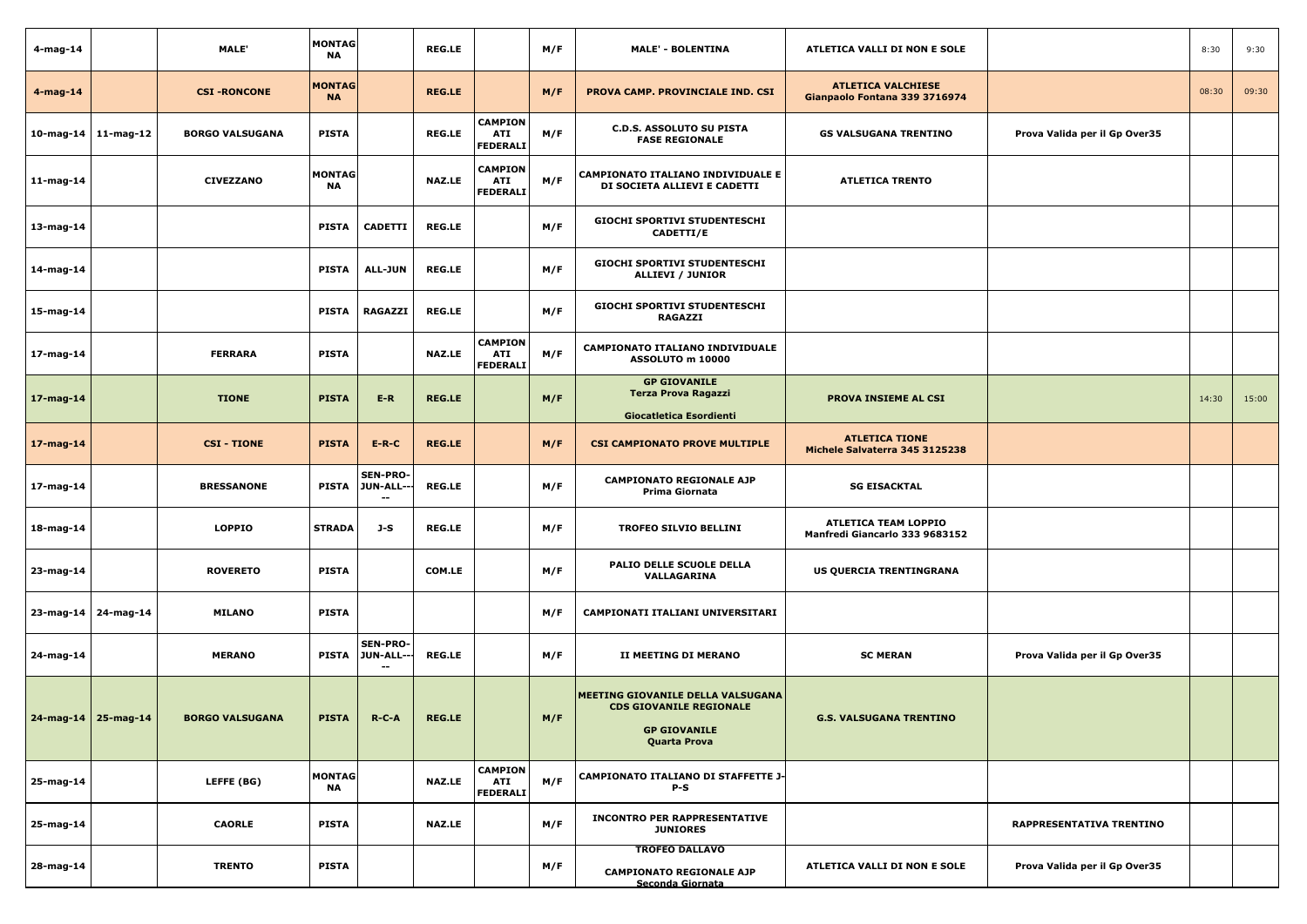| 30-mag-14           | 2-giu-14       | <b>FRAVEGGIO DI VEZZANO</b>   | <b>MONTAG</b><br>NA        |                                       | <b>NAZ.LE</b> |                                                 | M/F | V^ TOURLAGHI - CORSA A TAPPE VALLE<br><b>DEI LAGHI - km.30</b>                                                                                  | TN522 - ASD GS FRAVEGGIO -<br>fax 0461 864535 Resp. Org. Mauro<br>Bressan - tel. 0461 864576 - cell. 340<br>9225851 |                                 |       |
|---------------------|----------------|-------------------------------|----------------------------|---------------------------------------|---------------|-------------------------------------------------|-----|-------------------------------------------------------------------------------------------------------------------------------------------------|---------------------------------------------------------------------------------------------------------------------|---------------------------------|-------|
| 31-mag-14           | $1$ -giu- $14$ | <b>LANA</b>                   | <b>PISTA</b>               |                                       | <b>NAZ.LE</b> | <b>CAMPION</b><br>ATI<br><b>FEDERALI</b>        | M/F | <b>CAMPIONATO ITALIANO JUNIOR E</b><br>PROMESSE DI PROVE MULTIPLE                                                                               |                                                                                                                     |                                 |       |
|                     |                | <b>GIUGNO</b>                 |                            |                                       |               |                                                 |     |                                                                                                                                                 |                                                                                                                     |                                 |       |
| 1-giu-14            |                | <b>ABANO TERME</b>            | <b>PISTA</b>               | <b>RAG</b>                            | <b>NAZ.LE</b> |                                                 | M/F | <b>TROFEO DELLE PROVINCE TRIVENETE</b>                                                                                                          |                                                                                                                     | <b>RAPPRESENTATIVA TRENTINO</b> |       |
| $1$ -giu-14         |                | <b>CSI - PERGINE</b>          | <b>PISTA</b>               |                                       | <b>REG.LE</b> |                                                 | M/F | CSI: 53^ EDIZIONE OLIMPIADI VITT                                                                                                                | <b>COMITATO PROVINCIALE CSI</b>                                                                                     |                                 |       |
| 3-giu-14            | 5-giu-14       | <b>SDD</b>                    | <b>PISTA</b>               | <b>MEDIE</b><br><b>INFERIOR</b><br>и. | <b>NAZ.LE</b> | <b>CAMPION</b><br>ATI<br>FEDERALI               | M/F | <b>GIOCHI SPORTIVI STUDENTESCHI</b><br><b>FINALE NAZIONALE</b>                                                                                  |                                                                                                                     |                                 |       |
| 6-giu-14            | 8-giu-14       | <b>TORINO</b>                 | <b>PISTA</b>               |                                       | <b>NAZ.LE</b> | <b>CAMPION</b><br><b>ATI</b><br><b>FEDERALI</b> | M/F | <b>CAMPIONATI ITALIANI JUNIOR E</b><br><b>PROMESSE</b>                                                                                          |                                                                                                                     |                                 |       |
| 6-giu-14            | 8-giu-14       | <b>BAKU (AZE)</b>             | <b>PISTA</b>               | <b>ALL</b>                            |               |                                                 | M/F | TRIALS EUROPEI DELLA GIOVENTU'<br><b>OLIMPICA</b>                                                                                               |                                                                                                                     |                                 |       |
| 8-giu-14            |                | <b>BRESSANONE</b>             | <b>PISTA</b>               | $\mathbf{A}$                          | <b>NAZ.LE</b> |                                                 | M/F | <b>BRIXIA MEETING</b>                                                                                                                           |                                                                                                                     |                                 |       |
| 9-giu-14            |                | <b>BOLZANO</b>                |                            |                                       |               |                                                 | M/F | <b>XXXV MEETING DI PENTECOSTE</b>                                                                                                               |                                                                                                                     |                                 |       |
| 13-giu-14           | 15-giu-14      | <b>AUBAGNE</b>                | <b>PISTA</b>               |                                       |               |                                                 | M/F | <b>GIOCHI DEL MEDITERRANEO U23</b>                                                                                                              |                                                                                                                     |                                 |       |
| 14-giu-14 15-giu-14 |                | <b>ONCINO (CN)</b>            | <b>MONTAG</b><br><b>NA</b> |                                       | <b>NAZ.LE</b> | <b>CAMPION</b><br>ATI<br>FEDERALI               | M/F | <b>CAMPIONATO ITALIANO INDIVIDUALE E</b><br>DI SOCIETA DI CORSA IN MONTAGNA 1^<br><b>PROVA</b>                                                  |                                                                                                                     |                                 |       |
| 15-giu-14           |                | <b>FIDENZA</b>                | <b>PISTA</b>               | <b>CAD</b>                            | <b>NAZ.LE</b> |                                                 | M/F | <b>TROFEO CERESINI</b>                                                                                                                          |                                                                                                                     | RAPPRESENTATIVA TRENTINO        |       |
| 15-giu-14           |                | <b>PEDERSANO</b>              | <b>MONTAG</b><br><b>NA</b> |                                       | <b>REG.LE</b> |                                                 | M/F | <b>GIRO DEI MASI</b><br><b>GP MONTAGNE TRENTINE</b><br>1^ PROVA SCOIATTOLI<br><b>CAMPIONATO INDIVIDUALE E DI</b><br>SOCIETA' REGIONALE ASSOLUTO | <b>LAGARINA CRUS TEAM</b>                                                                                           |                                 | 09:00 |
| 15-giu-14           |                | <b>TONADICO DI PRIMIERO</b>   | <b>STRADA</b>              |                                       | <b>REG.LE</b> |                                                 | M/F | <b>TROFEO SAN VITTORE</b>                                                                                                                       | <b>US PRIMIERO</b>                                                                                                  |                                 |       |
| 20-giu-14           | 22-giu-14      | <b>RIETI</b>                  | <b>PISTA</b>               |                                       | <b>NAZ.LE</b> | <b>CAMPION</b><br><b>ATI</b><br>FEDERALI        | M/F | CAMPIONATI ITALIANI INDIVIDUALI SU<br><b>PISTA ALLIEVI/E</b>                                                                                    |                                                                                                                     |                                 |       |
| 19-giu-14           | 20-giu-14      | <b>TRENTO</b>                 | Pista                      |                                       | <b>Reg.LE</b> |                                                 |     | <b>CDS MASTER SU PISTA</b><br><b>Prova Unica Regionale</b>                                                                                      |                                                                                                                     | Prova Valida per il Gp Over35   |       |
| 21-giu-14           |                | <b>CLES</b>                   | <b>PISTA</b>               | $R-C$                                 | <b>REG.LE</b> |                                                 | M/F | <b>GP GIOVANILE</b><br><b>Quinta Prova</b>                                                                                                      | <b>ATLETICA VALLI DI NON E SOLE</b>                                                                                 |                                 |       |
| 27-giu-14           | 28-giu-14      | <b>ROVERETO</b>               | <b>PISTA</b>               |                                       | <b>REG.LE</b> | <b>CAMPION</b><br>ATI<br>FEDERALI               | M/F | CAMPIONATI REGIONALI ASSOLUTI                                                                                                                   | US QUERCIA TRENTINGRANA                                                                                             | Prova Valida per il Gp Over35   |       |
| 28-giu-14           | 29-giu-14      | <b>S.CRISTINA VAL GARDENA</b> | <b>PISTA</b>               |                                       | <b>NAZ.LE</b> | <b>CAMPION</b><br><b>ATI</b><br><b>FEDERALI</b> | M/F | CAMPIONATO ITALIANO ALLIEVI DI<br><b>PROVE MULTIPLE</b>                                                                                         |                                                                                                                     |                                 |       |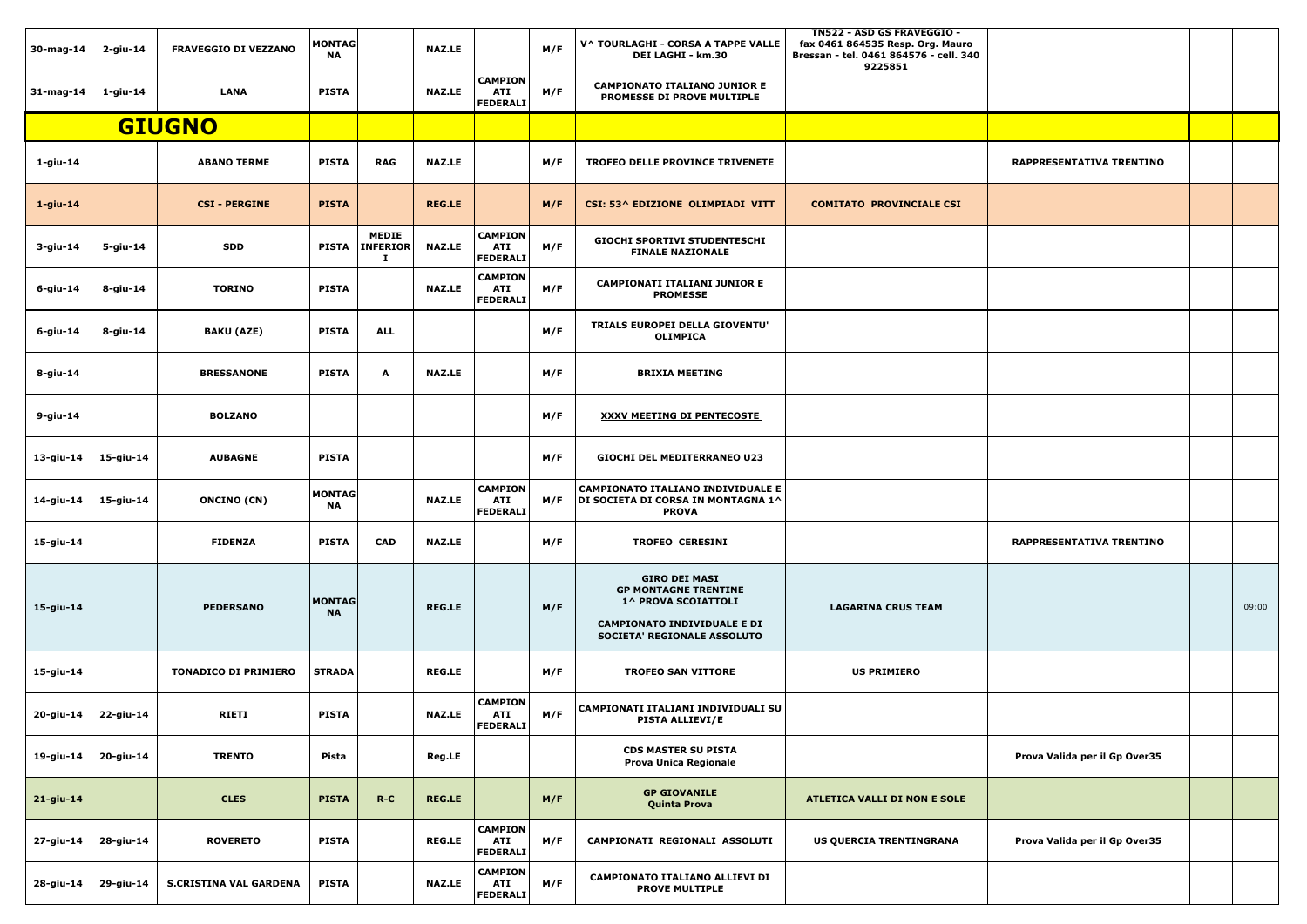| 28-giu-14    | 29-giu-14   | <b>ARCO</b>                                | <b>MONTAG</b><br><b>NA</b> |                                               |               |                                                 | M/F | COPPA GIOVANILE INTERNAZIONALE DI<br><b>CORSA IN MONTAGNA</b><br>TROFEO DELLE REGIONI CADETTI/E                   | <b>GARDA SPORT EVENTS</b>                                                                                                                      |                               |  |
|--------------|-------------|--------------------------------------------|----------------------------|-----------------------------------------------|---------------|-------------------------------------------------|-----|-------------------------------------------------------------------------------------------------------------------|------------------------------------------------------------------------------------------------------------------------------------------------|-------------------------------|--|
|              |             | <b>LUGLIO</b>                              |                            |                                               |               |                                                 |     |                                                                                                                   |                                                                                                                                                |                               |  |
| 4-lug-14     |             | <b>CSI - CAVARENO</b>                      | <b>STRADA</b>              |                                               | <b>ZONALE</b> |                                                 | M/F | <b>MEMORIAL RENZO ROSSATTI</b>                                                                                    | <b>FONDISTI ALTA VAL DI NON</b><br>Costantino Pellegrini 339 6985682                                                                           |                               |  |
| 4-lug-14     | $6$ -lug-14 | <b>MODENA</b>                              | <b>PISTA</b>               |                                               | <b>NAZ.LE</b> | <b>CAMPION</b><br><b>ATI</b><br><b>FEDERALI</b> | M/F | <b>CAMPIONATI ITALIANI MASTER</b>                                                                                 |                                                                                                                                                |                               |  |
| 5-lug-14     |             | <b>ARCO</b>                                | <b>PISTA</b>               |                                               | <b>REG.LE</b> |                                                 | M/F | <b>NOTTURNA CITTA' DI ARCO</b>                                                                                    | <b>ATLETICA ALTO GARDA E LEDRO</b>                                                                                                             |                               |  |
| 9-lug-14     |             | <b>MEZZOLOMBARDO</b>                       | <b>STRADA</b>              |                                               | <b>REG.LE</b> |                                                 | M/F | 9° TROFEO PIANA ROTALIANA AVIS<br><b>MEZZOLOMBARDO</b>                                                            | <b>ATLETICA ROTALIANA</b>                                                                                                                      |                               |  |
| 12-lug-14    |             | <b>CALDARO</b>                             | <b>PISTA</b>               |                                               | <b>REG.LE</b> |                                                 | M/F | <b>MEMORIAL DAVID PICHLER</b>                                                                                     |                                                                                                                                                |                               |  |
| 12-lug-14    |             | <b>GAP</b>                                 | <b>MONTAG</b><br><b>NA</b> |                                               |               |                                                 | M/F | <b>CAMPIONATI EUROPEI</b>                                                                                         |                                                                                                                                                |                               |  |
| 13-lug-14    |             | <b>CARANO</b>                              | <b>MONTAG</b><br><b>NA</b> |                                               | <b>REG.LE</b> |                                                 | M/F | <b>GIRO DEL SOLOMBO</b><br><b>GP MONTAGNE TRENTINE</b><br>2^ PROVA SCOIATTOLI<br>PROVA UNICA CdS OVER 35 TRENTINO | <b>STELLA ALPINA CARANO</b>                                                                                                                    |                               |  |
| 15-lug-14    |             | <b>TRENTO</b>                              | <b>PISTA</b>               | <b>SEN-PRO-</b><br>JUN-ALL-<br><b>CAD-RAG</b> | <b>NAZ.LE</b> |                                                 | M/F | XXXIX^ GRAN PREMIO ESTIVO<br>MEZZOFONDO - (1^ giornata)                                                           | <b>TN101 - ASD ATLETICA TRENTO CMB</b><br>tel. 0461 811655 - fax 0461 342180<br>Resp. Org. Mariagrazia Bertoldo Gretter<br>- cell. 339 7506267 | Prova Valida per il Gp Over35 |  |
| $18$ -lug-14 | 20-lug-14   | <b>ROVERETO</b>                            | <b>PISTA</b>               |                                               | <b>NAZ.LE</b> | <b>CAMPION</b><br>ATI<br><b>FEDERALI</b>        | M/F | <b>CAMPIONATI ITALIANI ASSOLUTI</b>                                                                               | US QUERCIA TRENTINGRANA                                                                                                                        |                               |  |
| 20-lug-14    |             | <b>LOVER DI CAMPODENNO</b>                 | <b>MONTAG</b><br><b>NA</b> |                                               | <b>REG.LE</b> |                                                 | M/F | <b>LA S-CIAMPADA</b><br><b>GP MONTAGNE TRENTINE</b><br><b>3^ PROVA SCOIATTOLI</b>                                 | <b>ATLETICA ROTALIANA</b>                                                                                                                      |                               |  |
| 20-lug-14    |             | <b>CSI - MARTER</b>                        | <b>STRADA</b>              |                                               | <b>ZONALE</b> |                                                 | M/F | <b>Memorial D. Montibeller</b>                                                                                    | <b>U.S. MARTER</b><br>Boccher Emidio 0461 764479                                                                                               |                               |  |
| 22-lug-14    | 27-lug-14   | <b>EUGENE</b>                              | <b>PISTA</b>               |                                               | <b>REG.LE</b> |                                                 | M/F | <b>CAMPIONATI MONDIALI JUNIORES</b>                                                                               |                                                                                                                                                |                               |  |
| 22-lug-14    |             | <b>TRENTO</b>                              | <b>PISTA</b>               | <b>SEN-PRO-</b><br>JUN-ALL-<br><b>CAD-RAG</b> | <b>NAZ.LE</b> |                                                 | M/F | XXXIX^ GRAN PREMIO ESTIVO<br>MEZZOFONDO - (2^ giornata)                                                           | <b>TN101 - ASD ATLETICA TRENTO CMB</b><br>tel. 0461 811655 - fax 0461 342180<br>Resp. Org. Mariagrazia Bertoldo Gretter<br>- cell. 339 7506267 | Prova Valida per il Gp Over35 |  |
| 25-lug-14    |             | <b>CSI - MEZZOLOMBARDO</b>                 |                            |                                               | <b>REG.LE</b> |                                                 | M/F | CSI: JOY CAP qualificazione GP nazionale                                                                          | <b>ATLETICA ROTALIANA</b><br>Vincenzo Rossatti 333 9709123                                                                                     |                               |  |
| 26-lug-14    |             | <b>SAN GIACOMO DI</b><br><b>BRENTONICO</b> | <b>MONTAG</b><br><b>NA</b> |                                               | <b>REG.LE</b> |                                                 | M/F | S. GIACOMO - ALTISSIMO<br>Prima Tappa<br><b>GP MONTAGNE TRENTINE</b><br>4^ PROVA GIOVANILE                        | <b>LAGARINA CRUS TEAM</b>                                                                                                                      |                               |  |
| 27-lug-14    |             | <b>SAN GIACOMO DI</b><br><b>BRENTONICO</b> | <b>MONTAG</b><br><b>NA</b> |                                               | <b>NAZ.LE</b> |                                                 | M/F | S. GIACOMO - ALTISSIMO<br><b>Seconda Tappa</b><br><b>GP MONTAGNE TRENTINE</b>                                     | <b>LAGARINA CRUS TEAM</b>                                                                                                                      |                               |  |
| 29-lug-14    |             | <b>TRENTO</b>                              | <b>PISTA</b>               | <b>SEN-PRO-</b><br>JUN-ALL-<br><b>CAD-RAG</b> | <b>NAZ.LE</b> |                                                 | M/F | XXXIX^ GRAN PREMIO ESTIVO<br>MEZZOFONDO - (3^ giornata)                                                           | <b>TN101 - ASD ATLETICA TRENTO CMB</b><br>tel. 0461 811655 - fax 0461 342180<br>Resp. Org. Mariagrazia Bertoldo Gretter<br>- cell. 339 7506267 | Prova Valida per il Gp Over35 |  |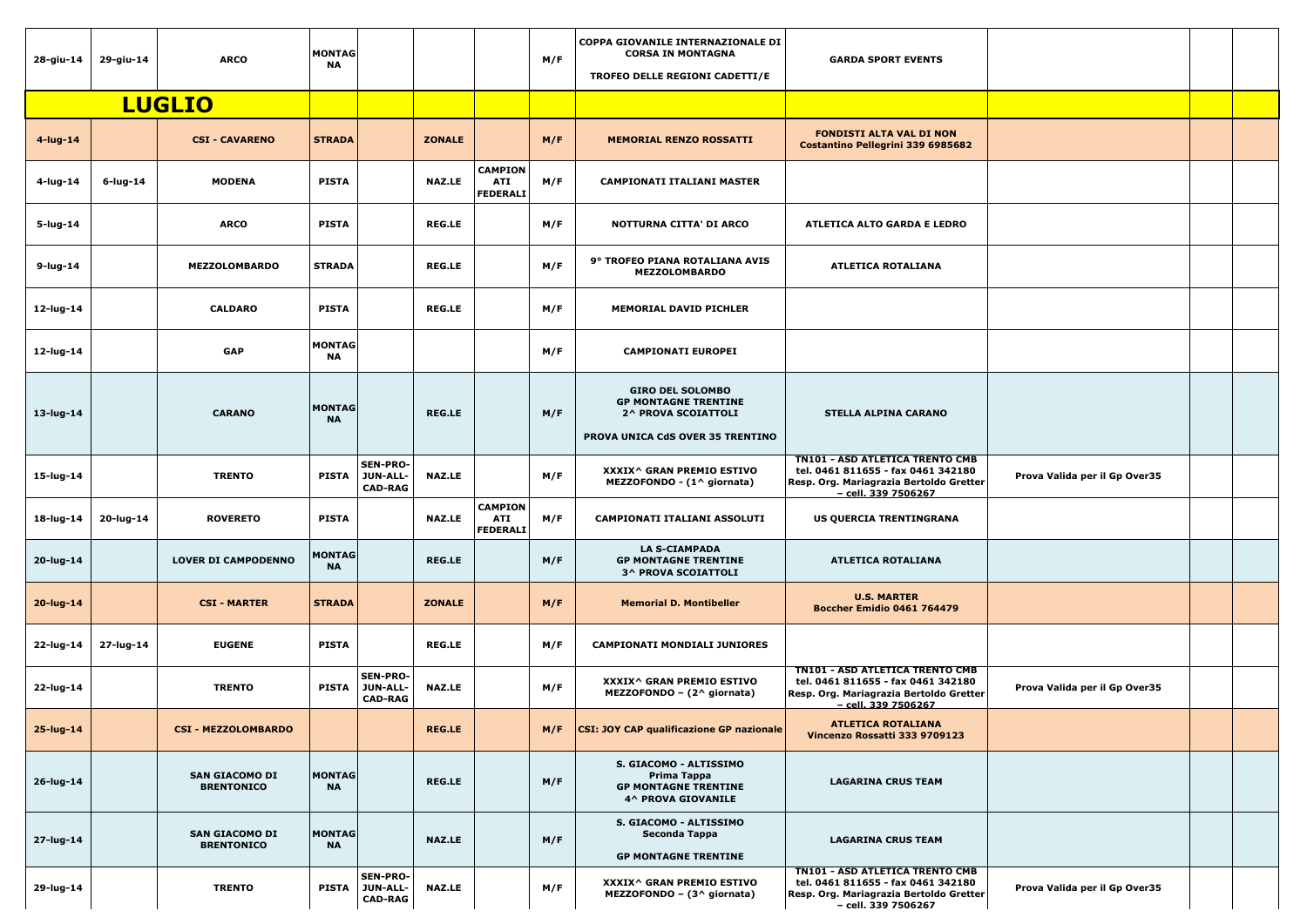|                          |           | <b>AGOSTO</b>                                  |                            |                                                      |                                  |                                                 |     |                                                                                                   |                                                                                                                                                     |                               |  |
|--------------------------|-----------|------------------------------------------------|----------------------------|------------------------------------------------------|----------------------------------|-------------------------------------------------|-----|---------------------------------------------------------------------------------------------------|-----------------------------------------------------------------------------------------------------------------------------------------------------|-------------------------------|--|
| $2 - a$ go-14            |           | <b>CSI - VILLAZZANO</b>                        | <b>PISTA</b>               |                                                      | <b>REG.LE</b>                    |                                                 | M/F | <b>CSI: JOY CAP qualificazione GP nazionale</b>                                                   | <b>ATLETICA VILLAZZANO</b><br><b>Miorandi Fabio 347 4500721</b>                                                                                     |                               |  |
| 3-ago-14                 |           | <b>PERGINE VALSUGANA</b>                       | <b>PISTA</b>               | <b>SEN-PRO-</b><br><b>JUN-ALL-</b><br><b>CAD----</b> | <b>INTERNAZ.</b><br>LE.          |                                                 | M/F | XVI^ MEETING "CITTA DI PERGINE"                                                                   | <b>TN104 - GSD VALSUGANA TRENTINO</b><br>tel/fax 0461 538499                                                                                        |                               |  |
| 10-ago-14                |           | <b>PERGINE VALSUGANA -</b><br><b>PANAROTTA</b> | <b>NA</b>                  | <b>MONTAG SEN-PRO-</b><br><b>JUN</b>                 | <b>NAZ.LE</b>                    | <b>CAMPION</b><br><b>ATI</b><br><b>FEDERALI</b> | M/F | <b>CAMPIONATO ITALIANO INDIVIDUALE E</b><br>DI SOCIETA'<br>2^PROVA<br><b>GP MONTANGE TRENTINE</b> | <b>GS VALSUGANA TRENTINO</b>                                                                                                                        |                               |  |
| $12$ -ago-14             |           | <b>CSI - PERGINE</b>                           | <b>PISTA</b>               |                                                      | <b>REG.LE</b>                    |                                                 | M/F | CSI: JOY CAP qualificazione GP nazionale                                                          | <b>POL. OLTREFERSINA</b><br>Lara Bertamini 338 3569848                                                                                              |                               |  |
| 12-ago-14   17-ago-14    |           | <b>ZURIGO</b>                                  | <b>PISTA</b>               |                                                      | <b>INTERNAZ.</b><br>LE.          |                                                 | M/F | <b>CAMPIONATI EUROPEI</b>                                                                         |                                                                                                                                                     |                               |  |
| $16$ -ago-14             | 28-ago-14 | <b>NANIJNG</b>                                 | <b>PISTA</b>               |                                                      | <b>INTERNAZ.</b><br>LE.          |                                                 | M/F | GIOCHI DELLA GIOVENTU' OLIMPICA                                                                   |                                                                                                                                                     |                               |  |
| 17-ago-14                |           | <b>BRENTONICO</b>                              | <b>MONTAG</b><br><b>NA</b> |                                                      | <b>REG.LE</b>                    |                                                 | M/F | <b>GIRO DELLE FRAZIONI DI BRENTONICO</b><br><b>GP MONTAGNE TRENTINE</b>                           | <b>ATLETICA TEAM LOPPIO</b><br>Giancarlo Manfredi 333 9683152                                                                                       |                               |  |
| $22$ -ago-14   31-ago-14 |           | IZMIR                                          | <b>PISTA</b>               | <b>MASTER</b>                                        | <b>INTERNAZ.</b><br>LE.          |                                                 | M/F | <b>CAMPIONATI EUROPEI</b>                                                                         |                                                                                                                                                     |                               |  |
| 27-ago-14                |           | <b>CSI - PONTE ARCHE</b>                       | <b>STRADA</b>              |                                                      | <b>ZONALE</b>                    |                                                 | M/F | <b>CAMINADA NELLE TERME DI COMANO</b><br><b>MEMORIAL PAOLA RAMPANELLI</b>                         | <b>ATLETICA GIUDICARIE ESTERIORI</b>                                                                                                                |                               |  |
| 29-ago-14                |           | <b>CLES</b>                                    | PISTA                      | <b>SEN-PRO-</b><br>JUN-ALL-<br><b>CAD----</b>        | <b>NAZ.LE</b>                    |                                                 | M/F | XXII^ MEEETING MELINDA                                                                            | TN102 - ATLETICA VALLI DI NON E<br>SOLE tel/fax 0463 422612 Resp. Org.<br>Walter Malfatti - cell. 338 8178329                                       |                               |  |
| 30-ago-14                |           | <b>S.CRISTINA VAL GARDENA</b>                  | <b>PISTA</b>               |                                                      | <b>REG.LE</b>                    |                                                 | M/F | <b>SASLONG MEETING</b>                                                                            |                                                                                                                                                     |                               |  |
| 31-ago-14                |           | <b>CSI - VIGO DI TON</b>                       | <b>STRADA</b>              |                                                      | <b>ZONALE</b>                    |                                                 | M/F | <b>28° TROFEO BATTAN E MARCOLLA</b>                                                               | <b>USAM BAITONA</b><br>Paolo Webber 338 1456536                                                                                                     |                               |  |
|                          |           | <b>SETTEMBRE</b>                               |                            |                                                      |                                  |                                                 |     |                                                                                                   |                                                                                                                                                     |                               |  |
| $2$ -set-14              |           | <b>ROVERETO</b>                                | <b>PISTA</b>               | <b>JUN</b>                                           | <b>SEN-PRO- INTERNAZ.</b><br>LE. |                                                 | M/F | 50° PALIO CITTA DELLA QUERCIA                                                                     | <b>TN109 - US QUERCIA TRENTINGRANA</b><br>ROVERETO tel/fax 0464 461500 Resp.<br>Org. Carlo Giordani - tel. 0464 413521<br>cell. 335 7240998 e-mail: |                               |  |
| $6$ -set-14              |           | <b>ARCO</b>                                    | <b>PISTA</b>               | <b>R-C-A-J-P-</b><br>$\mathbf{s}$                    |                                  |                                                 | M/F | <b>GPGIOVANILE</b><br><b>Sesta Prova</b><br><b>GARE DI CONTORNO ASSOLUTE</b>                      | <b>ATLETICA ALTO GARDA E LEDRO</b>                                                                                                                  |                               |  |
| 7-set-14                 |           | VALLI DI FIEMME E DI FASSA STRADA              |                            |                                                      | <b>INT.LE</b>                    |                                                 | M/F | XII^ MARCIALONGA RUNNING - Km 25                                                                  | TN130 - SC MARCIALONGA ASD - tel.<br>0462-501110 fax 0462-501120 - Resp.<br>Org. Gloria Trettel - cell. 347-9140922                                 |                               |  |
| 7-set-14                 |           | <b>CASTIONE DI BRENTONICO</b>                  | <b>MONTAG</b><br><b>NA</b> |                                                      | <b>REG.LE</b>                    |                                                 | M/F | NA CAMINAA EN TRA I CASTAGNERI<br><b>GP MONTAGNE TRENTINE</b><br>5^ PROVA SCOIATTOLI              | <b>ATLETICA TEAM LOPPIO</b><br>Giancarlo Manfredi 333 9683152                                                                                       |                               |  |
| 7-set-14                 |           | <b>LEDRO</b>                                   | <b>MONTAG</b><br>NA        |                                                      | <b>INTERNAZ.</b><br>LE.          |                                                 | M/F | II TROFEO VALLE DI LEDRO                                                                          | <b>SS TREMALZO</b>                                                                                                                                  |                               |  |
| $7-set-14$               |           | <b>CSI - TIONE</b>                             | <b>MONTAG</b><br><b>NA</b> |                                                      | <b>ZONALE</b>                    |                                                 | M/F | XIV MILLEPIEDITIONE                                                                               | <b>ATLETICA TIONE</b><br>Michele Salvaterra 345 3125238                                                                                             |                               |  |
| 11-set-14                |           | <b>TRENTO</b>                                  | <b>PISTA</b>               | $A-J-P-S$                                            | <b>REG.LE</b>                    |                                                 | M/F | <b>MEETING DEL CRUS</b>                                                                           | <b>LAGARINA CRUS TEAM</b>                                                                                                                           | Prova Valida per il Gp Over35 |  |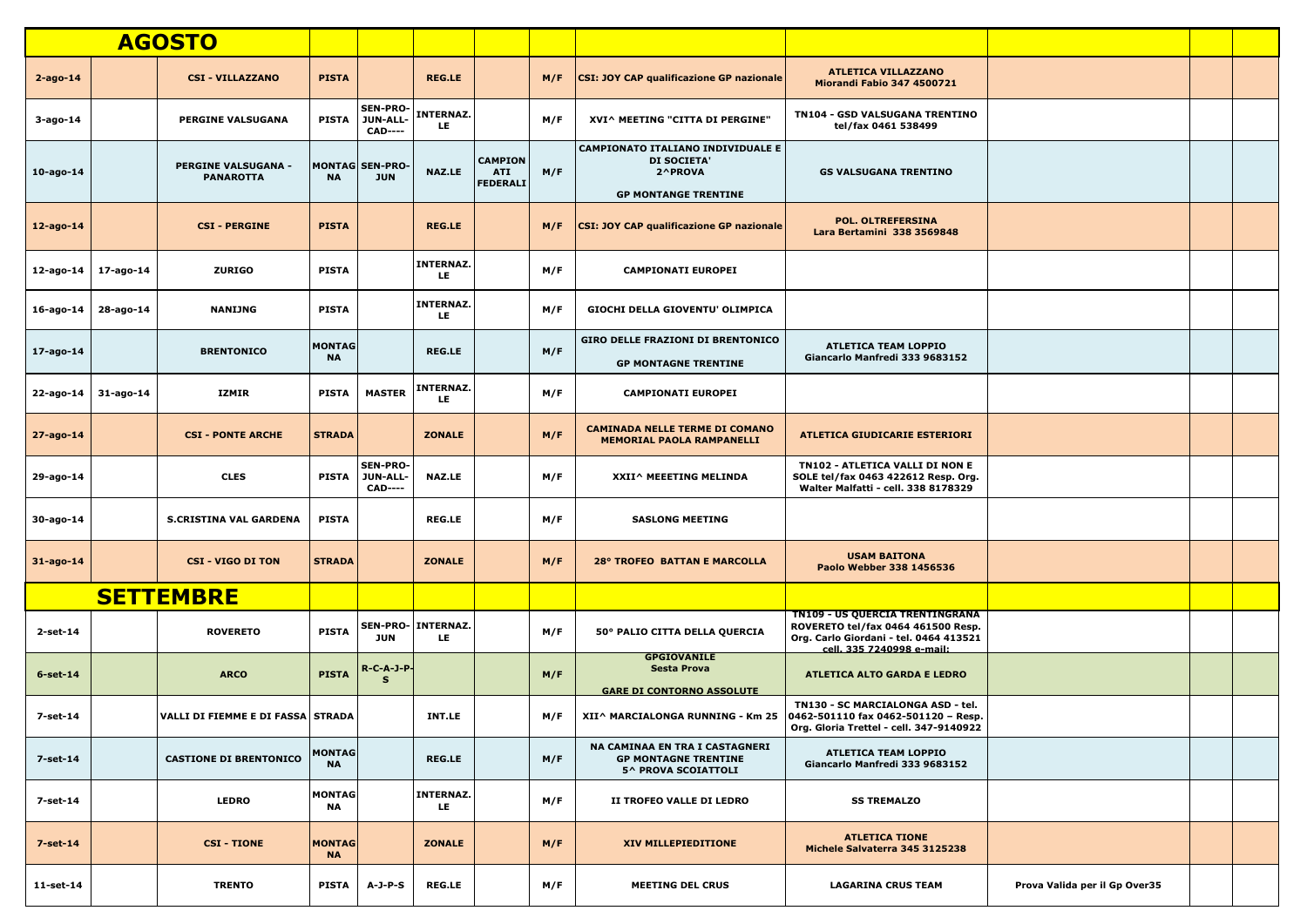| $11$ -set-14 | 14-set-14   | <b>CSI - GROSSETO</b>                    | <b>PISTA</b>               |                               | <b>NAZ.LE</b>                    |                                                 | M/F | <b>FINALE NAZIONALE CSI</b>                                                                      |                                                                                                                                                                                                  |                               |  |
|--------------|-------------|------------------------------------------|----------------------------|-------------------------------|----------------------------------|-------------------------------------------------|-----|--------------------------------------------------------------------------------------------------|--------------------------------------------------------------------------------------------------------------------------------------------------------------------------------------------------|-------------------------------|--|
| 13-set-14    |             | <b>CASETTE DI MASSA</b>                  | <b>MONTAG</b><br><b>NA</b> |                               | <b>INTERNAZ.</b><br>LE.          |                                                 | M/F | <b>CAMPIONATI MONDIALI</b>                                                                       |                                                                                                                                                                                                  |                               |  |
| 13-set-14    |             | <b>CALDARO</b>                           | <b>PISTA</b>               | $A-J-S$                       | <b>REG.LE</b>                    |                                                 | M/F | <b>GARE DI CONTORNO</b>                                                                          |                                                                                                                                                                                                  |                               |  |
| 14-set-14    |             | <b>TRENTO</b>                            | <b>STRADA</b>              |                               | INT.LE                           |                                                 | M/F | <b>MARATONINA DEL CONCILIO</b>                                                                   | ASD MARATONA CITTA' DEL CONCILIO                                                                                                                                                                 |                               |  |
| 17-set-14    |             | <b>TRENTO</b>                            | <b>PISTA</b>               | $A-J-P-S$                     | <b>REG.LE</b>                    |                                                 | M/F | <b>MEETING FIDAL TRENTINO</b>                                                                    | <b>FIDAL TRENTINO</b>                                                                                                                                                                            | Prova Valida per il Gp Over35 |  |
| 20-set-14    | 21-set-14   | <b>LANDQUART (Grigioni,</b><br>Svizzera) | <b>PISTA</b>               |                               | <b>INTERNAZI</b><br><b>ONALE</b> |                                                 | M/F | <b>MEETING ARGE ALP</b>                                                                          |                                                                                                                                                                                                  | RAPPRESENTATIVA TRENTINO      |  |
| 20-set-14    | 21-set-14   | <b>CLES</b>                              | <b>PISTA</b>               |                               | <b>REG.LE</b>                    | <b>CAMPION</b><br><b>ATI</b><br><b>FEDERALI</b> | M/F | CAMPIONATO ITALIANO DI SOCIETÀ SU<br><b>PISTA ALLIEVI/E</b><br><b>2^ PROVA REGIONALE</b>         | ATLETICA VALLI DI NON E SOLE                                                                                                                                                                     |                               |  |
| 21-set-14    |             | <b>CSI - CIVEZZANO</b>                   | <b>NA</b>                  | MONTAG  Staffetta             | <b>REG.LE</b>                    |                                                 | M/F | <b>CAMPIONATO PROVINCIALE A</b><br><b>STAFFETTA</b>                                              | <b>US 5 STELLE SEREGNANO</b><br>Roberto Dorigoni 349 9164117                                                                                                                                     |                               |  |
| 27-set-14    | 28-set-14   | <b>MILANO</b>                            | <b>PISTA</b>               |                               | <b>NAZ.LE</b>                    | <b>CAMPION</b><br><b>ATI</b><br><b>FEDERALI</b> | M/F | C.D.S. ASSOLUTO SU PISTA - FINALE "A"<br><b>ORO</b>                                              |                                                                                                                                                                                                  |                               |  |
| 27-set-14    | 28-set-14   | <b>ORVIETO</b>                           | <b>PISTA</b>               |                               | <b>NAZ.LE</b>                    | <b>CAMPION</b><br><b>ATI</b><br><b>FEDERALI</b> | M/F | C.D.S. ASSOLUTO SU PISTA - FINALE "A"<br><b>ARGENTO</b>                                          |                                                                                                                                                                                                  |                               |  |
| 27-set-14    | 28-set-14   | <b>GORIZIA</b>                           | <b>PISTA</b>               |                               | <b>NAZ.LE</b>                    | <b>CAMPION</b><br><b>ATI</b><br><b>FEDERALI</b> | M/F | <b>C.D.S. ASSOLUTO SU PISTA - FINALE B</b>                                                       |                                                                                                                                                                                                  |                               |  |
| 27-set-14    |             | <b>MERANO</b>                            | <b>PISTA</b>               |                               | <b>REG.LE</b>                    |                                                 | M/F | <b>CAMPIONATI REGIONALI RAGAZZI E</b><br><b>CADETTI</b><br><b>Prima Giornata</b>                 |                                                                                                                                                                                                  |                               |  |
| 28-set-14    |             | <b>TRENTO</b>                            | <b>PISTA</b>               |                               | <b>REG.LE</b>                    |                                                 | M/F | <b>CAMPIONATI REGIONALI RAGAZZI E</b><br><b>CADETTI</b><br>Seconda Giornata                      | <b>ATLETICA TRENTO</b>                                                                                                                                                                           |                               |  |
| 28-set-14    |             | <b>LEVICO TERME</b>                      | <b>STRADA</b>              |                               | <b>NAZ.LE</b>                    |                                                 | M/F | <b>LA 30 TRENTINA</b>                                                                            | <b>NON SOLO RUNNING</b>                                                                                                                                                                          |                               |  |
|              |             | <b>OTTOBRE</b>                           |                            |                               |                                  |                                                 |     |                                                                                                  |                                                                                                                                                                                                  |                               |  |
| 4-ott-14     |             | <b>ROVERETO</b>                          | <b>STRADA</b>              | JUN                           | <b>SEN-PRO- INTERNAZ.</b><br>LE. |                                                 | М   | LXIX^ GIRO PODISTICO DI ROVERETO ·<br>U. km 10/D. Km 3,00 PROVA CAMP.<br><b>PROV. STRADA CSI</b> | <b>TN109 - US QUERCIA TRENTINGRANA-</b><br>ROVERETO tel/fax 0464 461500<br>usquercia@gmail.comtn109@fidal.it -                                                                                   |                               |  |
| $4$ -ott-14  |             | <b>CSI - ROVERETO</b>                    | <b>STRADA</b>              | <b>SEN-PRO-</b><br><b>JUN</b> | <b>REG.LE</b>                    |                                                 | M/F | PROVA CAMP. PROVINCIALE IND.<br><b>MARATONINA CSI</b>                                            | Resp. Org. Carlo Giordani - tel. 0464<br>TN109 - US QUERCIA TRENTINGRANA-<br><b>ROVERETO tel/fax 0464 461500</b><br>usquercia@gmail.comtn109@fidal.it -<br>Resp. Org. Carlo Giordani - tel. 0464 |                               |  |
| 4-ott-14     | $5$ -ott-14 | <b>IMOLA</b>                             | <b>PISTA</b>               |                               | <b>NAZ.LE</b>                    | <b>CAMPION</b><br><b>ATI</b><br><b>FEDERALI</b> | M/F | C.D.S. SU PISTA ALLIEVI - FINALE "A                                                              |                                                                                                                                                                                                  |                               |  |
| 4-ott-14     | $5$ -ott-14 | <b>SDD</b>                               | <b>PISTA</b>               |                               | <b>NAZ.LE</b>                    | <b>CAMPION</b><br><b>ATI</b><br><b>FEDERALI</b> | M/F | C.D.S. SU PISTA ALLIEVI - FINALE "B"<br><b>NORD-EST</b>                                          |                                                                                                                                                                                                  |                               |  |
| 11-ott-14    | 12-ott-14   | <b>BORGO VALSUGANA</b>                   | <b>PISTA</b>               |                               | <b>NAZ.LE</b>                    | <b>CAMPION</b><br><b>ATI</b><br><b>FEDERALI</b> | M/F | CAMPIONATI ITALIANI INDIVIDUALI E<br>PER REGIONI CADETTI/E                                       | <b>GS VALSUGANA TRENTINO</b>                                                                                                                                                                     | RAPPRESENTATIVA TRENTINO      |  |
| $11$ -ott-14 |             | <b>CSI - TRENTO</b>                      | <b>STRADA</b>              |                               | <b>ZONALE</b>                    |                                                 | M/F | <b>GIRO INTERNAZIONALE CITTA' DI</b><br><b>TRENTO</b>                                            | <b>COMITATO CSI TRENTO</b>                                                                                                                                                                       |                               |  |